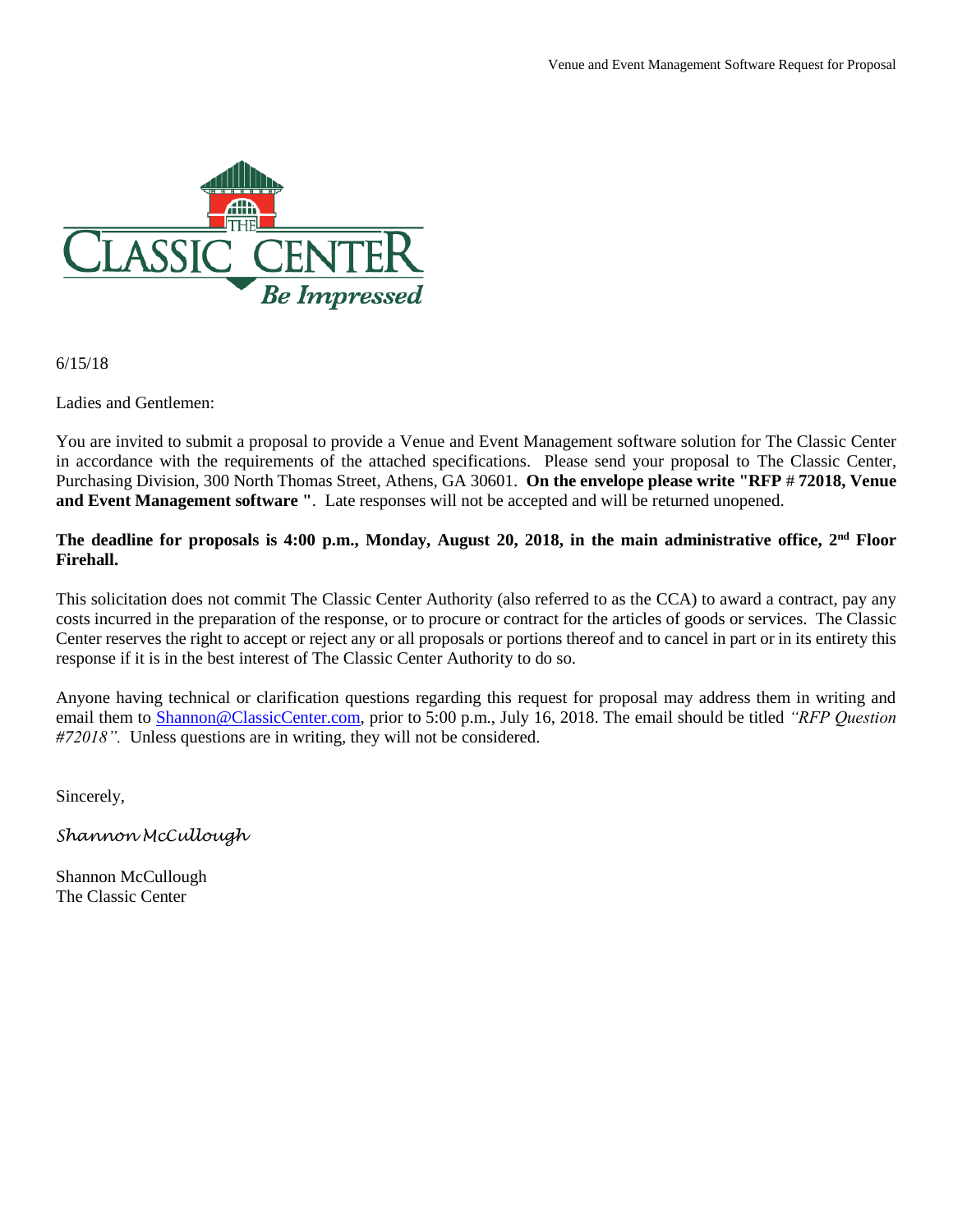

# **REQUEST FOR PROPOSAL Venue and Event Management Software RFP # 72018**

# **Date released: June 15, 2018**

#### **Submit Request for Proposal to:**

 $\Rightarrow$  Shannon McCullough The Classic Center Purchasing Division 300 North Thomas Street Athens, GA 30601

#### **Direct Questions, via email, to:**

 $\Rightarrow$  Name: Shannon McCullough E-mail: [shannon@ClassicCenter.com](mailto:shannon@ClassicCenter.com)

**IMPORTANT:** Please submit all questions in writing via email. The Classic Center will engage in phone conversations when appropriate and initiated by The Classic Center.

Your proposal shall be delivered in an envelope clearly marked:

# **RFP # 72018, Venue and Event Management Software**

**One (1) signed original and Five (5) copies of the proposal shall be submitted**

**Proposals Due: Monday, August 20, 2018 by 4:00 P.M.**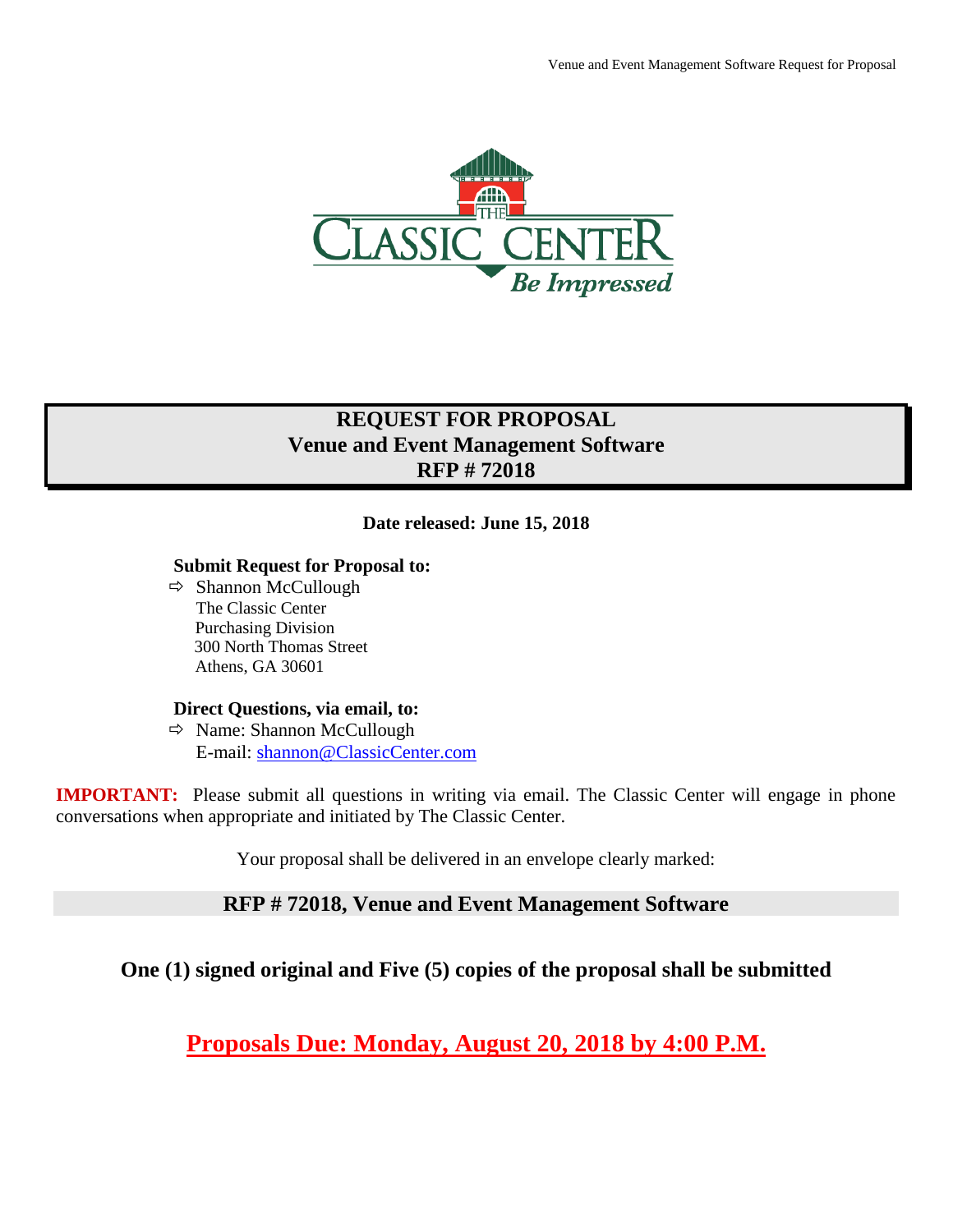#### **SCHEDULE OF EVENTS**

| <b>EVENT</b>                     | <b>DATE</b>                     |
|----------------------------------|---------------------------------|
| <b>Release RFP</b>               | June 15, 2018                   |
|                                  |                                 |
| Questions Due (email)            | July 16, 2018 by 5 PM           |
| Addendum Issued                  | July 23, 2018 As/if required    |
| <b>RFP Due Date</b>              | Monday, August 20, 2018 by 4 PM |
| Vendor Interviews/Demonstrations | September & October of 2018     |
|                                  | (By scheduled invitation only)  |
| <b>Anticipated Award Date</b>    | No later than October 22, 2018  |

#### **NOTICE**

**From the issuance date of this Request for Proposal until a Vendor is selected and the selection is announced, Vendors are not allowed to communicate with any Classic Center staff or officials regarding this procurement, other than during scheduled interviews, demonstrations, and/or site visits, except at the direction of Shannon McCullough and/or Paul Cramer, the designated representatives of The Classic Center Authority (also referred to in this document as The 'CCA').**

#### **TERMS AND CONDITIONS**

- 1) Pre-Qualification for submitting a proposal is not required.
- 2) All price and notations must be typewritten or written in ink. No erasures permitted. Mistakes may be crossed out and corrections made adjacent and must be initialed in ink by person signing proposal.
- 3) Use the documents provided. Propose on each item separately. Prices should be stated in units specified herein. A price submittal sheet is provided in this proposal packet for final response. If you decide to submit more than one proposal, photocopy our documents.
- 4) Each proposal must be in separate **sealed** envelope with proposal number on outside, and must be received by The Classic Center, not later than the hour and day specified hereon. Given the complexity and possible time constraints, the proposal may be opened at the discretion of The Classic Center. Identification and acknowledgement of bidders will be available within 48 hours via email request. Final results will be available upon request following the entirety of RFP process.
- 5) If applicable, terms of less than 30 days for cash discount will be considered as net. Cash discount period will be computed either from the date of delivery and acceptance of the goods ordered or the date of receipt of correct and proper invoices, prepared in accordance with the terms of our purchase order, whichever date is later.
- 6) A responsible officer or employee must sign with the Vendor's name and all proposals. Obligations assumed by such signature must be fulfilled.
- 7) Unless otherwise definitely specified, the prices proposed herein do not include Georgia Sales Tax.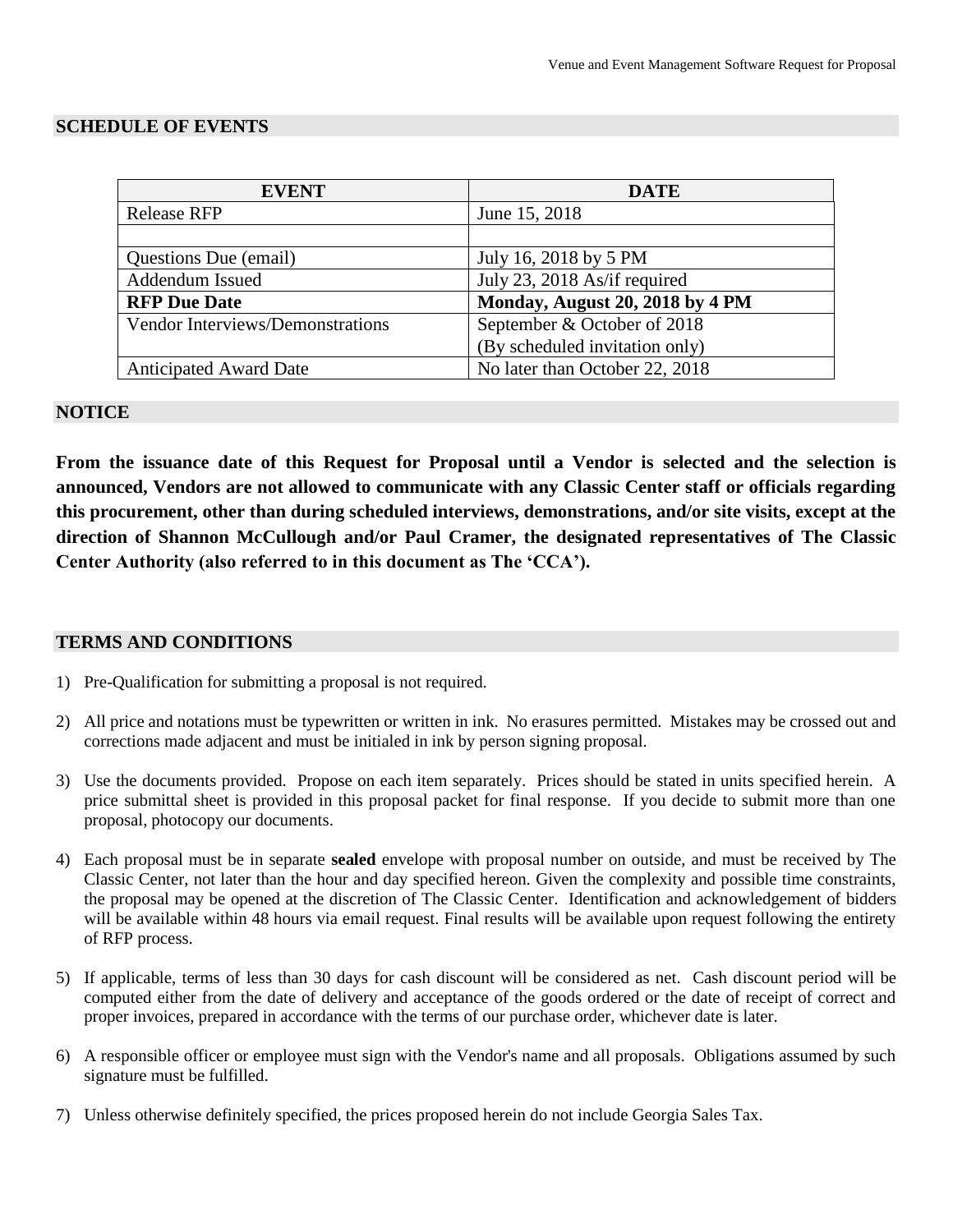- 8) No charge for packing, drayage, or for any other purpose will be allowed over and above the prices proposed on this sheet.
- 9) The right is reserved, unless otherwise stated, to accept or reject all or any proposal, or any part thereof, either separately, or as a whole, or to waive any informality in a proposal and to split or make the award in any manner determined by The CCA to be most advantageous to The CCA.
- 10) The CCA recognizes that price is only one of several criteria to be used in judging a product or service, and The CCA is not legally bound to accept the lowest proposal.
- 11) Samples of items, when required, must be furnished free of expense to the CCA; and if not destroyed by tests, may upon request be returned at the Vendor's expense.
- 12) In case of default by the Vendor, the CCA may procure the articles or service from other sources and may deduct from unpaid balance due the Vendor, or may bill for excess costs so paid, and the prices paid by The CCA shall be considered the prevailing market prices paid at the time such purchase is made.
- 13) The Vendor shall hold The Classic Center Authority, its officers, agents, servants and employees, harmless from liability of any nature or kind on account of use of any copyright, or uncopyrighted composition, secret process, patented or unpatented invention, article or appliance furnished or used under this proposal.
- 14) The Vendor will not be held liable for failure or delay in fulfillment if hindered or prevented by fire, strikes, or Acts of God. Bidder shall be excused from performance hereunder during the time and to the extent that he/she is prevented from obtaining, delivery in, or performing in the customary manner, by act of God, fire, war, strike, loss or shortage of transportation facilities, lockout or commandeering of raw materials, products plants or facilities by the government. Bidder shall provide the City satisfactory evidence that nonperformance is due to other than fault of negligence on bidder's part.
- 15) Any evidence of agreement or collusion among bidders and prospective bidders acting to illegally restrain freedom of competition by agreement to propose a fixed price, or otherwise, well render the proposal of such bidders void.
- 16) Advance disclosures of any information to any particular bidder which gives that particular bidder any advantage over any other interested bidder, in advance of the opening proposal, whether in response to advertising or an informal request for proposal, made or permitted by a member of the CCA or an employee or representative thereof, will operate to void all proposal of that particular proposal solicitation or request.
- 17) It is agreed that the successful bidder will not assign, transfer, convey or otherwise dispose of the contract or its right, title or interest in or to the same, or any part thereof, without previous written consent of The CCA and any sureties.
- 18) Proposals may be disqualified and rejection of proposal may be recommended to The CCA for any of, but not limited to, the following causes:
	- (1) Failure to use the proposal form furnished by The CCA
	- (2) Lack of signature by an authorized representative on the proposal form
	- (3) Failure to properly complete the proposal
	- (4) Evidence of collusion among bidders
	- (5) Unauthorized alteration of proposal form
- 19) Verify your proposal before submission, as they cannot be withdrawn or corrected after being opened. In the event of an extension error, the unit price shall prevail.
- 20) **RETURN THE PROPOSAL SUBMITTAL SHEET WHETHER OR NOT YOU PROPOSE A PRICE.** If you do not propose, state your reason; otherwise your name may be removed from the vendor list.
- 21) The Classic Center Authority pays Georgia Sales Tax and is exempt from Federal Excise Tax.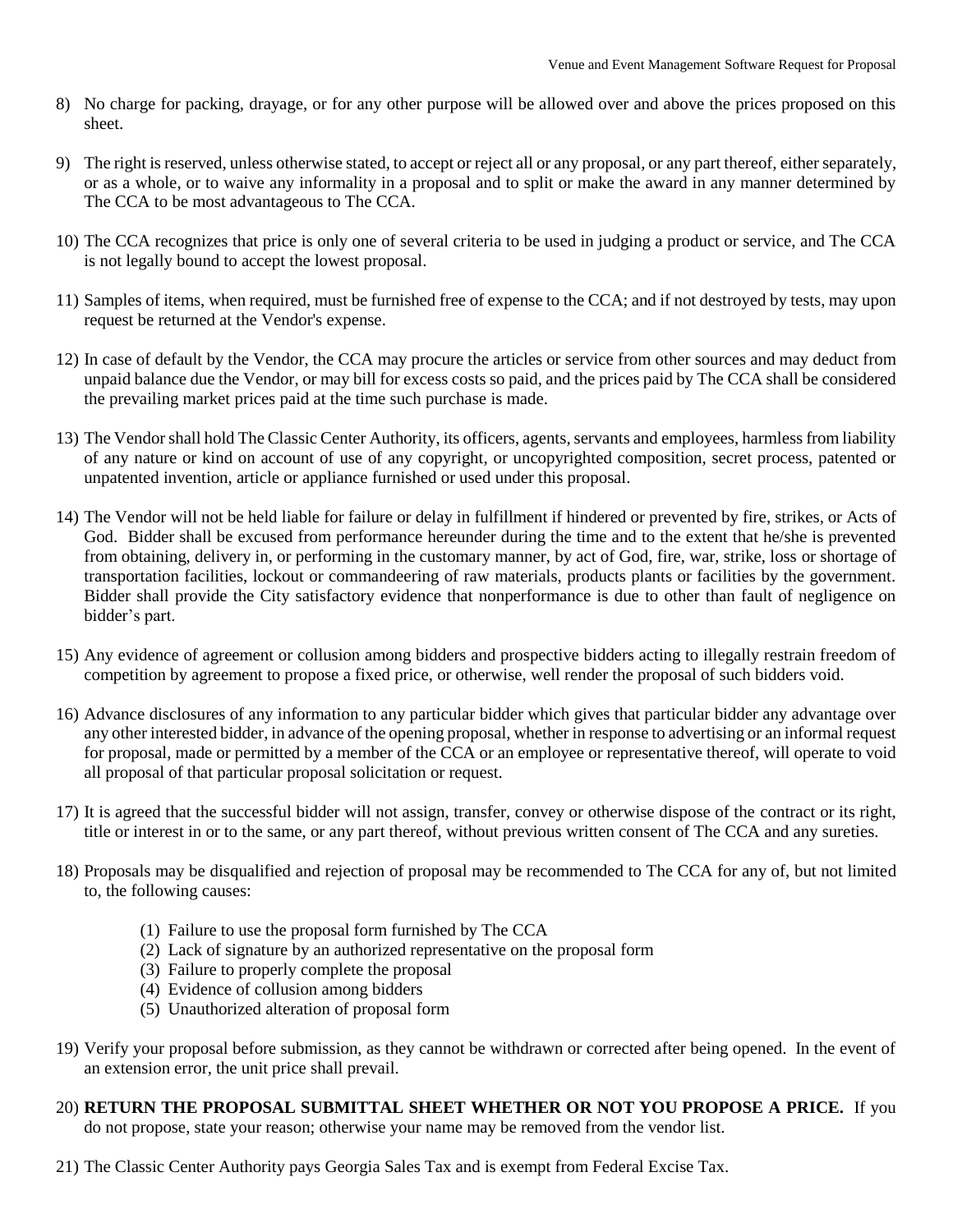- 22) Conflict of Interest: Your signature hereon certifies that no CCA employee, whose position in the CCA service enables them to influence any award of your offer or any competing offer, shall have any direct or indirect financial interest in any transaction resulting from this request for proposal.
- 23) Municipal Ordinances may require the issuance of an Athens-Clarke County Business License as a condition precedent to being engaged as a contract Vendor by The CCA.
- 24) The bidder hereby agrees to promised lead times of the equipment and/or material described in the specifications.
- 25) Unless stated otherwise elsewhere in this document, prices shall be firm for 180 days after the closing date.
- 26) The bidder further agrees that price escalations beyond the price protection shall be borne by the Vendor at manufacturer's invoice cost.
- 27) The CCA hereby agrees to make payment to bidder's cost for all government mandated equipment requirements enacted after the award of proposal, which affect the bidder's ability to supply the specified equipment.
- 28) A written Purchase Order mailed, or otherwise furnished to the successful bidder within the time for acceptance specified, shall result in a binding contract without further action either part. This contract shall be interpreted, construed and given effect in all respects according to the laws of the State of Georgia.
- 29) Termination Clause: In the event the Classic Center Authority exercises the right to terminate the contract for dissatisfaction, The CCA will give the Vendor fifteen (15) days written notice of such termination. The CCA and the Vendor each reserve the right to cancel, for any reason, all or a portion of the services covered by this contract. To exercise this right, a thirty- (30) day written notice must be given.
- 30) The CCA reserves the right to accept or reject any or all Proposals or parts thereto, to waive any informalities in any Proposal, and to reject the Proposal of any individual or firm who has been delinquent or unfaithful to any contract with The CCA.
- 31) Insurance: Vendor shall neither commence work under this Agreement until it has obtained all insurance required hereunder in a company or companies acceptable to CCA nor shall Vendor allow any sub Vendor to commence work on a subcontract until all insurance required of the sub Vendor has been obtained. Vendor shall take out and maintain at all times during the term of this Agreement the following policies of insurance:
	- (1) Workers' Compensation Insurance: Before beginning work, Vendor shall furnish to CCA a certificate of insurance as proof that it has taken out full workers' compensation insurance for all persons whom it may employ directly or through sub Vendor in carrying out the work specified herein, in accordance with the laws of the State of Georgia.
	- (2) Public Liability and Property Damage: Throughout the term of this Agreement, at Vendor's sole cost and expense, Vendor shall keep, or cause to be kept, in full force and effect, for the mutual benefit of the City and Vendor, comprehensive, broad form, general public liability and automobile insurance against claims and liabilities for personal injury, death, or property damage arising from Vendor's activities, providing protection of at least One Million Dollars (\$1,000,000.00) for bodily injury or death to any one person or for any one accident or occurrence and at least One Million Dollars (\$1,000,000.00) for property damage. If such insurance includes an aggregate limit, such aggregate shall be no less than Two Million Dollars (\$2,000,000).
	- (3) General Insurance Requirements: All insurance required by express provision of this Agreement shall be carried only in responsible insurance companies licensed to do business in the State of California and policies required under paragraphs  $7(a)$  and (b) shall name as additional insured The CCA, Authority members, officers, employees and designated agents. All policies shall contain language, to the extent obtainable, to the effect that: (1) the insurer waives the right of subrogation against The CCA, Authority members, officers, employees, and agents; (2) the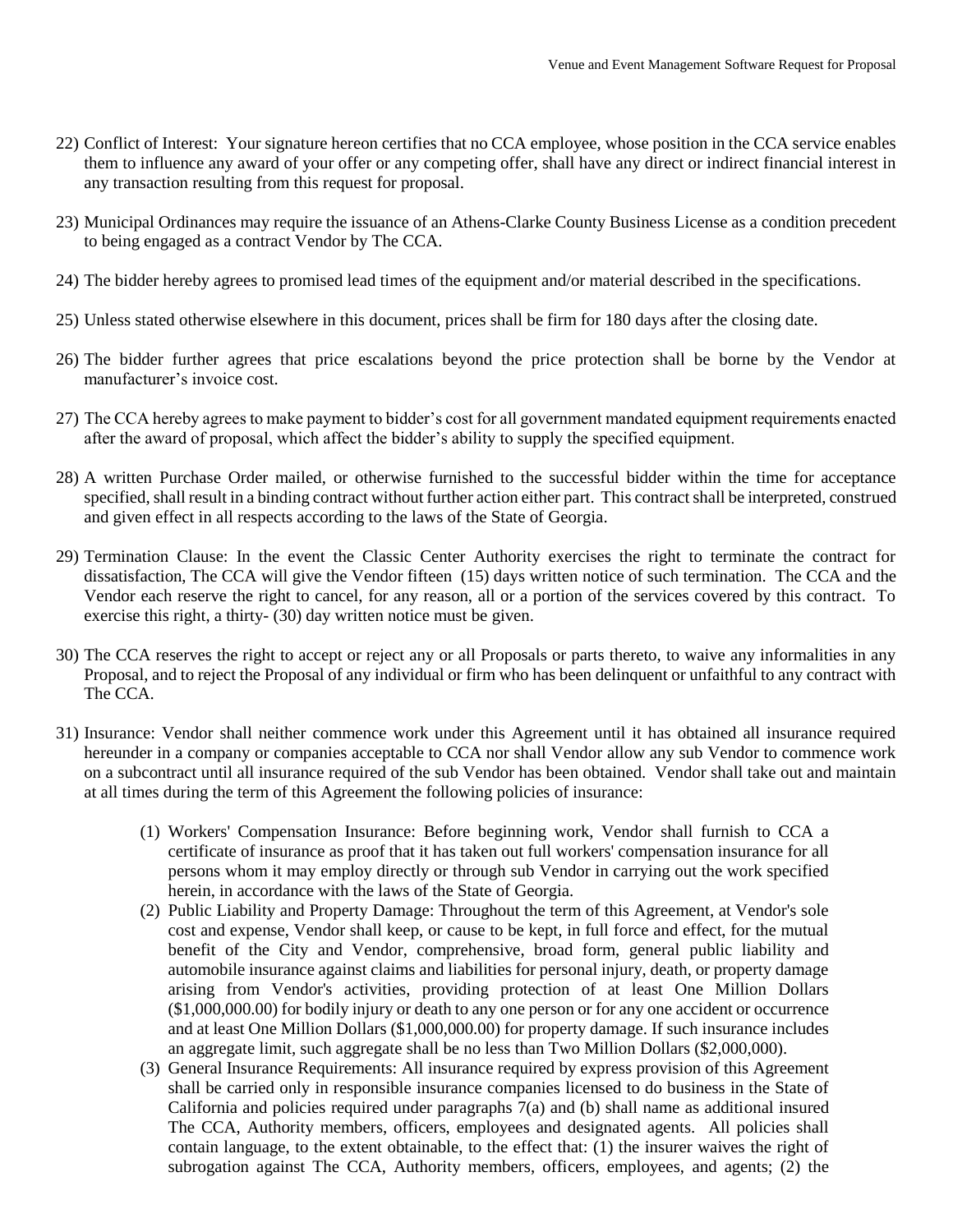policies are primary and noncontributing with any insurance that may be carried by CCA; and (3) they may not be canceled except after thirty (30) days notice by insurer to CCA by first class mail. Vendor shall furnish CCA with copies of all such policies promptly upon receipt of them, or certificate evidencing insurance. Vendor may affect for its own account insurance not required under this Agreement.

- 32) The Proposal shall not be considered received by The CCA until the Proposal is actually delivered to the correct location. Delivery to any other location shall not constitute receipt by The CCA. The Vendor assumes the risk of any delay in the mail or in handling of the mail by employees of The CCA or any private courier, regardless of whether sent by mail or by means of personal delivery. The Vendor assumes responsibility for having the Proposal delivered on time at the place specified.
- 33) The CCA will consider incorporation of the Vendor's software license agreement and/or maintenance agreement as Contract Documents, to the extent that the terms and conditions do not conflict with the terms and conditions in The CCA Agreement. Vendors desiring to include their software license agreement and/or maintenance agreement must provide a current copy, including all potential addenda or exhibits, as a part of their Proposal, and indicate this desire in their response to this section.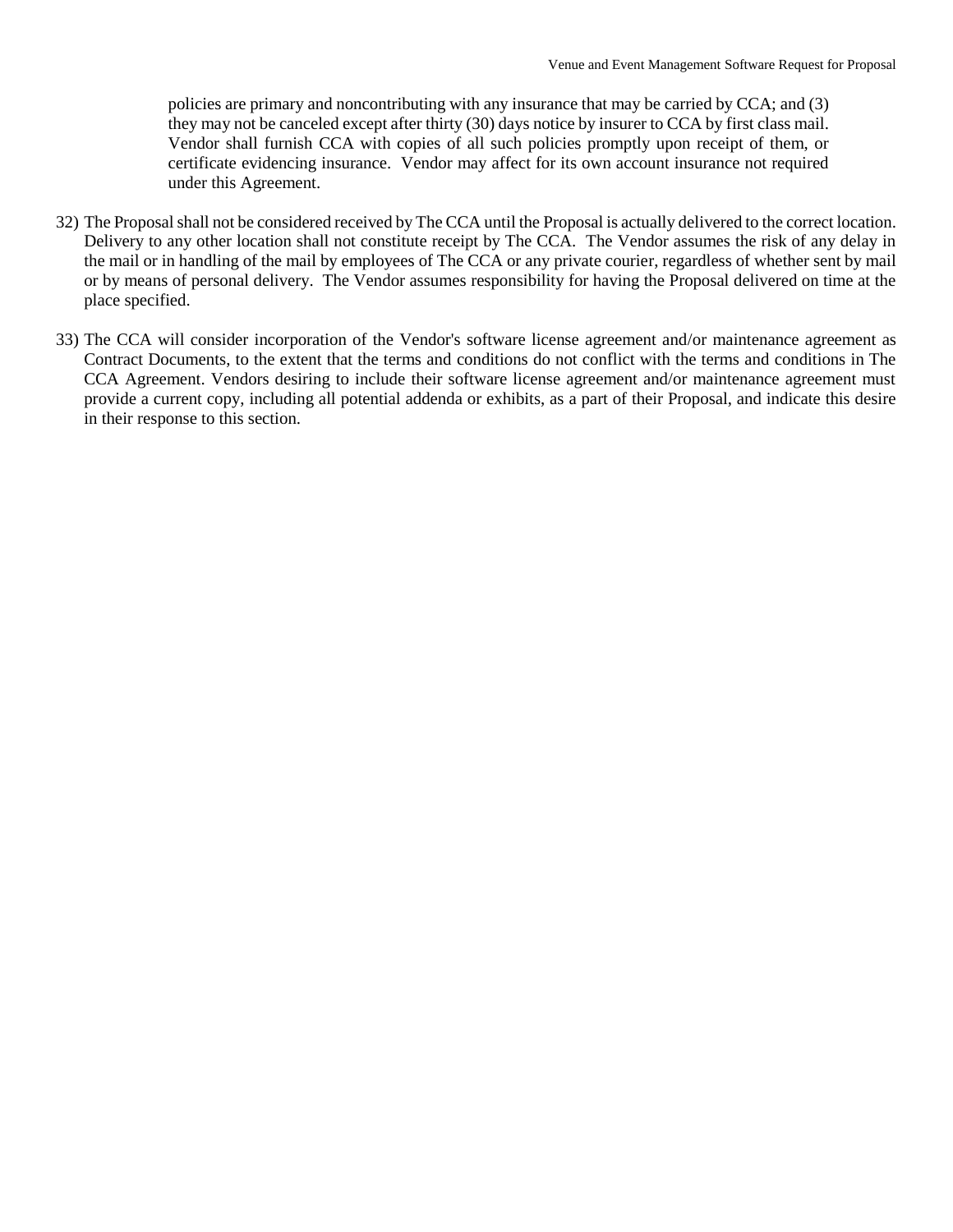#### **REGISTRATION**

To be eligible for consideration, Vendor must be registered/licensed in the State of Georgia to conduct business if such registration/license is normally a requirement.

#### **NO PRE-PROPOSAL MEETING**

There will not be a pre-proposal conference scheduled. All Vendors' with specific technical or clarification questions concerning this document, or the process should contact The CCA via email at [shannon@ClassicCenter.com](mailto:shannon@ClassicCenter.com) prior to 5:00 p.m., July 16, 2018. The email should be titled *"RFP Question #72018".* Unless questions are in writing, they will not be considered.

#### **FACILITY BACKGROUND & SYSTEM USAGE**

The Classic Center is a Convention Center and Performing Arts Theatre Complex. More information can be obtained about The Center at [www.ClassicCenter.com.](http://www.classiccenter.com/)

The Classic Center is a state of the art convention center with over 106,000 square feet of rentable space which consist of over 125 different room combinations. The Classic Center campus consist of the convention center with 30 Breakout rooms, an 18,000 square foot ballroom, a 55,000 square foot exhibit hall, a 2,100-seat performing arts theatre, along with several outdoor venues.

To date, The Classic Center has hosted over 670 events during FY2018, with over 350,000 guests walking through our doors. We have approximately 30 users of our current Venue and Event Management software, which include the following departments: (3) Accounting, (10) Sales & Theatre. (3) Engineering, (9) Operations, (1) Marketing, (3) Catering & Audio Visual and (3) Admin.

Currently, The Classic Center is using its Venue and Event management software for the booking of all events, revenue management, event reporting, dashboard statistics, customer relation management, event management, task management, exhibitor management, payment schedules, contracting, website calendar and invoicing,

#### **OBJECTIVE**

The CCA is seeking a Vendor to provide a complete Venue and Event Management system for The Classic Center, including but not limited to software & online solutions, installation, implementation, training, written user guides, and on-going support. We desire a system arrangement/term of not less than 3-years.

#### **TECHNICAL DIRECTION & ENVIRONMENT**

While the Authority is open to considering a variety of proposed solutions, the current vision and preferred direction for the future of information flow will be to have *web-based* applications for integrating and viewing data from various sources and mobile devices across all types of platforms. Application integration with Windows-based security management facilities is desired, such as Active Directory, if proposing the system to be on CCA server. Solutions that include web-based or web-enabled technologies for application access and manipulation would be preferable. A proposal should include all training, support, annual fees and maintenance/upgrade fees and implementation to make usage successful and turn-key.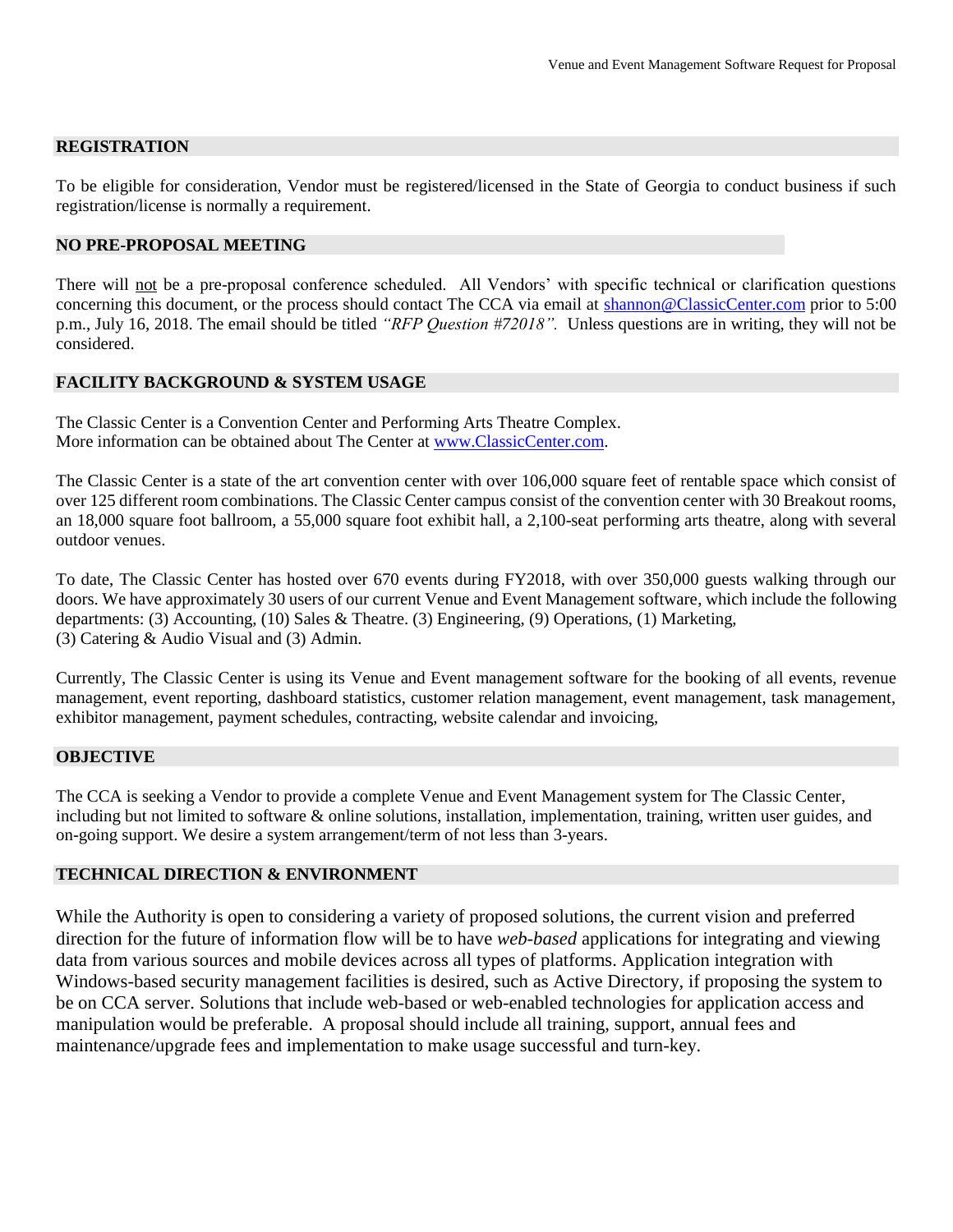# **MINIMUM SOFTWARE SOLUTION REQUIREMENTS**

Proposals should consider all aspects of operating the Venue and Event Management software for a complex of similar operational size and scope, including but not limited to the minimum requirements:

#### **I. General System Information and Technical Requirements**

 Specify any requirements for operating system including which hardware and software each entity is expected to provide. Classic Center prefers a web-based product.

- 1) Is server located physically within venue or hosted online?
- 2) Describe what infrastructure is needed and responsible party
- 3) List procedures for interrupted service and data breaches

#### **II. Required Venue and Event management software Features**

#### **A. General Management of Venue Sales and Event Operations**

- 1) Create and manage events in a multipurpose venue with high volume of events in different facilities (configs) via internet, mobile and phone, in a quick and efficient manner.
- 2) Offer responsive Venue and Event Management platform with user friendly interface for all staff, clients and vendors
- 3) Ability to brand and interface with venue website for seamless online inquires and payments
- 4) Customize user access on various levels from management to operators
- 5) Generate confirmation emails and receipts
- 6) Offer support team for troubleshooting, general upkeep of system and long-term vision of ways to use the system that can improve our experience.
- 7) Innovative approach to client services and creative solutions for growth in a unique through "User Group" conversations
- 8) Booking Calendar Features
	- a. The ability to drag and drop event to change the date
	- b. Quick and efficient way to pull multiple available dates for different rooms in one report and be able to email this report from the system to a client.
	- c. Clear notations on the "main screen" master booking calendar as to the hold statuses of the Tentative Example: which was held first (priority status for challenges)
	- d. Ability from the Calendar view to see the payment status of an event
- 9) The ability to transfer existing templates, such as contracts, addendums, and other CCA specific event forms
- 10) Interface with existing accounting package, QuickBooks Enterprise 15
- 11) Ability to invoice the client for deposits through the system and able to create a payment schedule depending on the type of business
- 12) Ability to create an invoice for non-event items
- 13) Ability to create categories of business and events.
- 14) Ability for vendors to order services online and pay for the services seamlessly
- 15) Intuitive Itinerary for event documents that appears in chronological order (I want to keep the "narrative" event document)
- 16) Flexibility with creating invoice reports for our clients. The ability to create one invoice for the client while creating a different invoice internally.
- 17) Outstanding trace system with daily to do items list
- 18) Ideal if cost parameters could be put in where by people know how low they can go w/o authorization
- 19) Ease of pulling and sending docs inside the system and have an online signature feature for internal and external use.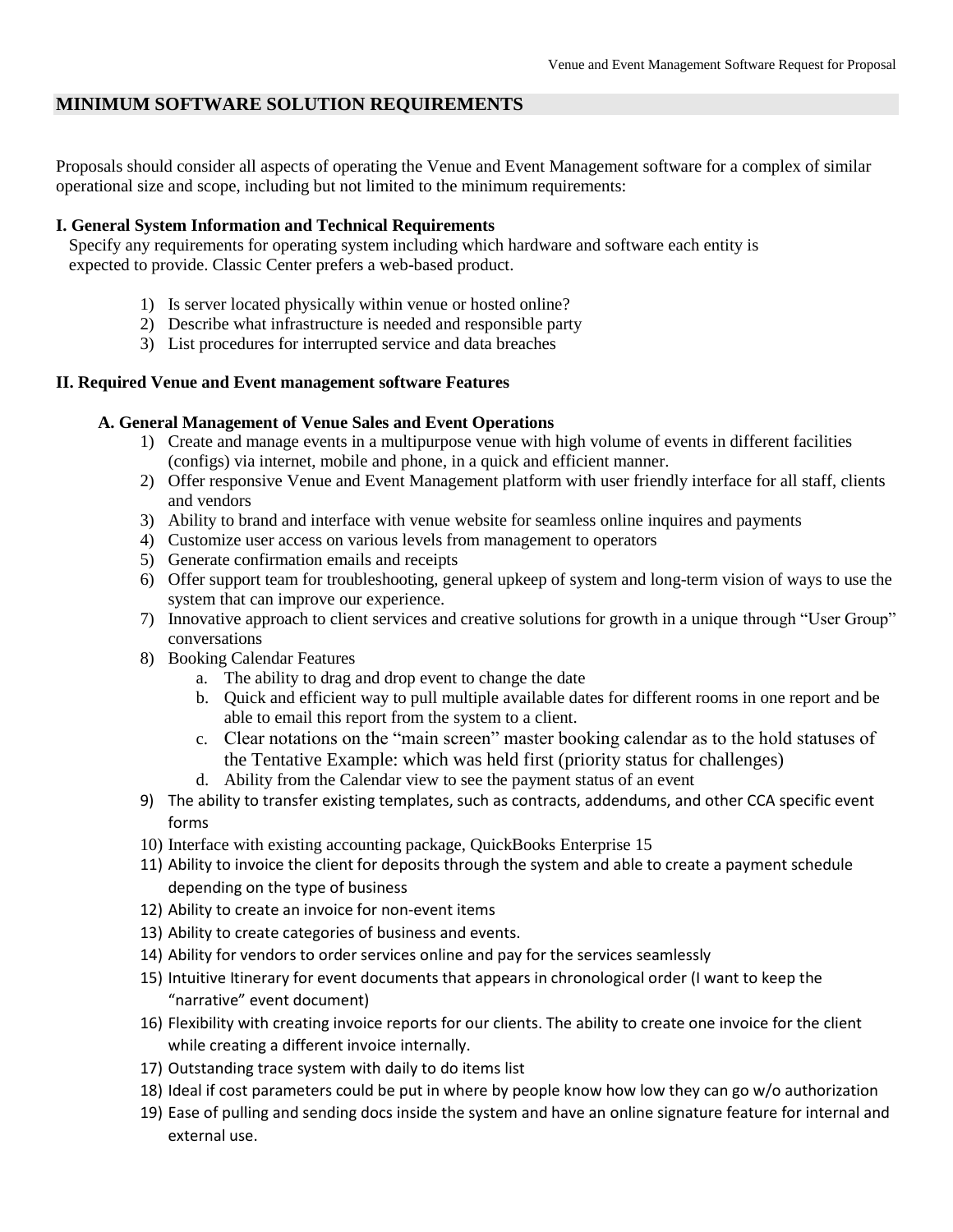### **B. Comprehensive and Customizable Report Capabilities**

- 1) Is all or a portion of reporting available in easy to read mobile-ready formats?
- 2) Report on all events, gross revenues and transactions in detail
- 3) Export data reports in multiple formats
- 4) Audit daily sales of all revenue streams
- 5) Allow customization and creation of reports
- 6) Generate reports which aid in equipment inventory, account balances, financial settlement and related accounting functions
- 7) Create visual reports and/or detailed dashboards for management
	- a. Provide examples of reports used for reconciling daily sales, including cash flow, as well as event settlement reports Reporting for all system event statistics and the ability to create additional event statistics with the ability to pull reports on these new statistics
- 8) Departmental instruction reports or some mechanism to show a departmentally refined view of an event
- 9) Ability to create our own reports that combine financials and event statistics

#### **C. Customer Relation Management System**

- 1) Robust CRM for all departments, not always event driven
- 2) Allow for easy transfer from CRM to event booking
- 3) Ability to track annual goals on an individual sales person
- 4) Ability to pull monthly reports identifying the monthly goals and actuals leads generation
- 5) Individual dashboards for sales people
- 6) Ability to interface with Microsoft Outlook for calendar and task needs per lead
- 7) Detail services offered through marketing component of CRM
- 8) What level of analytics are available?
- 9) Does the CRM integrate with Outlook

#### **D. System Security**

- 1) Provide detailed information about credit card processing systems and antifraud measures system employs
- 2) Deposit all credit card revenue directly into specified bank account using real time credit card authorizations
- 3) Provide all customers with safe and secure credit card transactions
- 4) Ability to save credit card information while still protecting the Client's information
- 5) What measures do you take to remain PCI compliant?
- 6) What systems are in place to deter fraudulent use of credit cards?

#### **E. Installation & Programming**

- 1) Must provide venue with transitional plan detailing system implementation, recommended options for data migration, timeline of training and expectations for ongoing support
- 2) Must provide onsite representative to work with Classic Center's engineering department during this time

# **F. Training**

- 1)Must provide onsite training period of at least one week
- 2) Must provide dedicated support representative for the first year

# **A. On-Going Technical Support, Software Updates and Maintenance**

1) Describe your approach to client support including structure and processes, number of dedicated team members and average response times